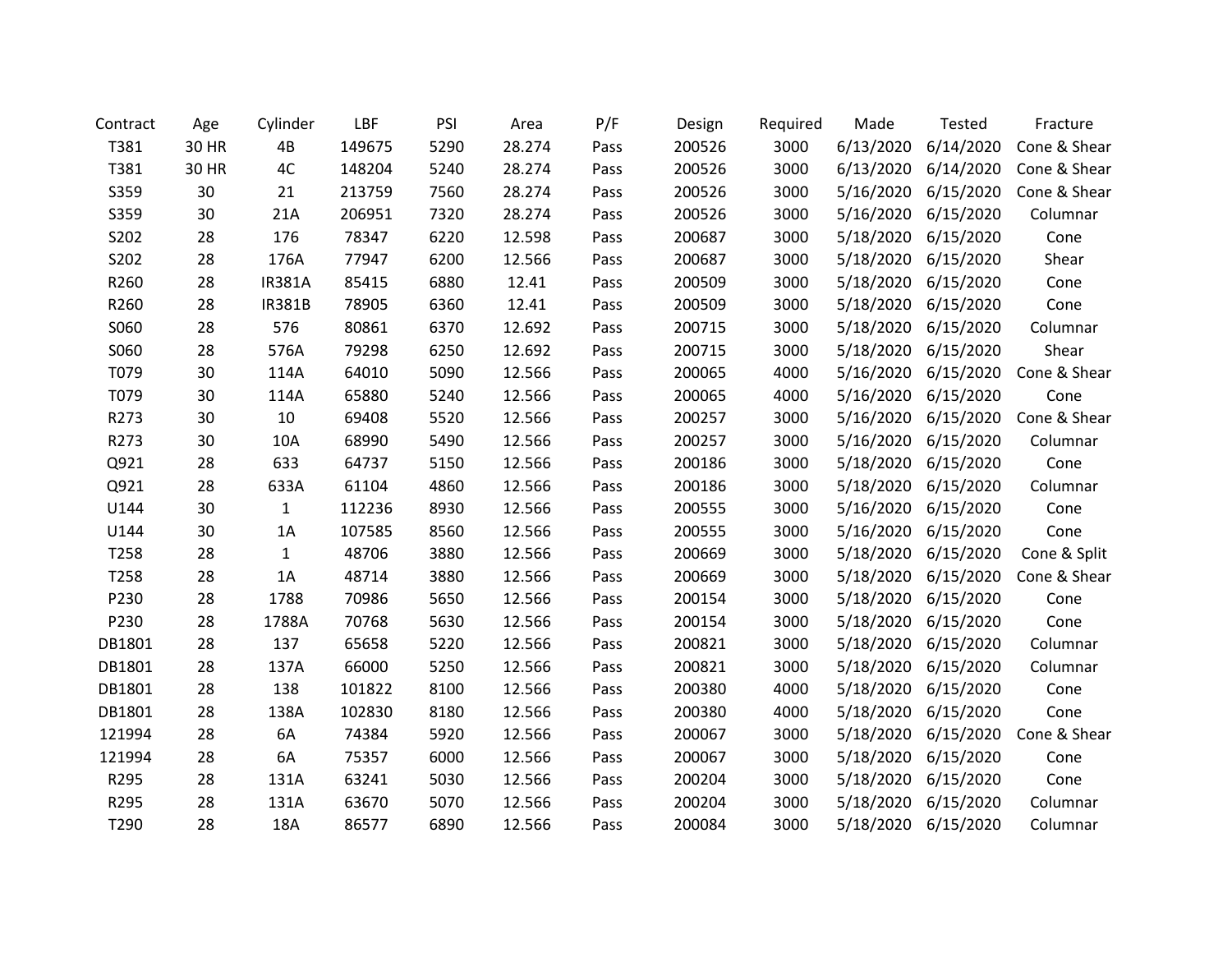| T290        | 28 | 18A           | 84958  | 6760 | 12.566 | Pass | 200084 | 3000 | 5/18/2020 | 6/15/2020 | Columnar               |
|-------------|----|---------------|--------|------|--------|------|--------|------|-----------|-----------|------------------------|
| S307        | 14 | 28B           | 46626  | 3710 | 12.566 | Pass | 200396 | 3000 | 6/1/2020  | 6/15/2020 | Cone & Shear           |
| <b>S338</b> | 14 | 750B          | 57120  | 4550 | 12.566 | Pass | 200661 | 3000 | 6/1/2020  | 6/15/2020 | Cone                   |
| <b>S338</b> | 14 | 750C          | 55639  | 4430 | 12.566 | Pass | 200661 | 3000 | 6/1/2020  | 6/15/2020 | Columnar               |
| T255        | 28 | 9             | 80805  | 6430 | 12.566 | Pass | 200182 | 3000 | 5/19/2020 | 6/16/2020 | Cone                   |
| T255        | 28 | <b>9A</b>     | 82363  | 6550 | 12.566 | Pass | 200182 | 3000 | 5/19/2020 | 6/16/2020 | Columnar               |
| T284        | 28 | 5             | 126003 | 9930 | 12.692 | Pass | 200846 | 4000 | 5/19/2020 | 6/16/2020 | Columnar               |
| T284        | 28 | 5A            | 113477 | 9030 | 12.566 | Pass | 200846 | 4000 | 5/19/2020 | 6/16/2020 | Cone                   |
| S060        | 28 | 577           | 69247  | 5570 | 12.441 | Pass | 200715 | 3000 | 5/19/2020 | 6/16/2020 | Cone                   |
| S060        | 28 | 577A          | 70596  | 5620 | 12.566 | Pass | 200715 | 3000 | 5/19/2020 | 6/16/2020 | Shear                  |
| <b>S338</b> | 28 | 746           | 78994  | 6290 | 12.566 | Pass | 200661 | 3000 | 5/19/2020 | 6/16/2020 | Cone & Shear           |
| <b>S338</b> | 28 | 746A          | 81844  | 6510 | 12.566 | Pass | 200661 | 3000 | 5/19/2020 | 6/16/2020 | Cone                   |
| <b>S338</b> | 28 | 747           | 78918  | 6280 | 12.566 | Pass | 200661 | 3000 | 5/19/2020 | 6/16/2020 | Cone                   |
| <b>S338</b> | 28 | 747A          | 82534  | 6570 | 12.566 | Pass | 200661 | 3000 | 5/19/2020 | 6/16/2020 | Cone                   |
| R260        | 28 | <b>IR382A</b> | 72680  | 5780 | 12.566 | Pass | 200339 | 3000 | 5/19/2020 | 6/16/2020 | Columnar               |
| R260        | 28 | <b>IR382B</b> | 71930  | 5720 | 12.566 | Pass | 200339 | 3000 | 5/19/2020 | 6/16/2020 | Cone & Shear           |
| R260        | 28 | <b>IR383A</b> | 68018  | 5410 | 12.566 | Pass | 200509 | 3000 | 5/19/2020 | 6/16/2020 | Cone & Shear           |
| R260        | 28 | <b>IR383B</b> | 74701  | 5940 | 12.566 | Pass | 200509 | 3000 | 5/19/2020 | 6/16/2020 | Columnar               |
| R279        | 28 | 191A          | 82071  | 6530 | 12.566 | Pass | 200409 | 4500 | 5/19/2020 | 6/16/2020 | Columnar               |
| R279        | 28 | 191A          | 83599  | 6650 | 12.566 | Pass | 200409 | 4500 | 5/19/2020 | 6/16/2020 | Cone                   |
| R279        | 28 | 192A          | 71962  | 5810 | 12.379 | Pass | 200409 | 4500 | 5/19/2020 | 6/16/2020 | Cone & Shear           |
| R279        | 28 | 192A          | 75936  | 6040 | 12.566 | Pass | 200409 | 4500 | 5/19/2020 | 6/16/2020 | Columnar               |
| R136        | 28 | CD1           | 69667  | 5540 | 12.566 | Pass | 200196 | 3000 | 5/19/2020 | 6/16/2020 | Cone & Shear           |
| R136        | 28 | CD1A          | 68732  | 5470 | 12.566 | Pass | 200196 | 3000 | 5/19/2020 | 6/16/2020 | Cone                   |
| T930        | 28 | 10            | 71137  | 5660 | 12.566 | Pass | 200799 | 3000 | 5/19/2020 | 6/16/2020 | Cone & Shear           |
| T930        | 28 | 10A           | 71230  | 5670 | 12.566 | Pass | 200799 | 3000 | 5/19/2020 | 6/16/2020 | Columnar               |
| Q921        | 28 | 634           | 58290  | 4640 | 12.566 | Pass | 200186 | 3000 | 5/19/2020 | 6/16/2020 | Cone & Shear           |
| Q921        | 28 | 634A          | 60593  | 4820 | 12.566 | Pass | 200186 | 3000 | 5/19/2020 | 6/16/2020 | Cone                   |
| T283        | 28 | 14            | 76522  | 6090 | 12.566 | Pass | 200190 | 3000 | 5/19/2020 | 6/16/2020 | Cone                   |
| T283        | 28 | 14A           | 84963  | 6760 | 12.566 | Pass | 200190 | 3000 | 5/19/2020 | 6/16/2020 | Cone                   |
| 160132      | 28 | 23            | 54934  | 4370 | 12.566 | Pass | 200275 | 3000 | 5/19/2020 | 6/16/2020 | Cone & Shear           |
| 160132      | 28 | 23A           | 53700  | 4270 | 12.566 | Pass | 200275 | 3000 | 5/19/2020 |           | 6/16/2020 Cone & Shear |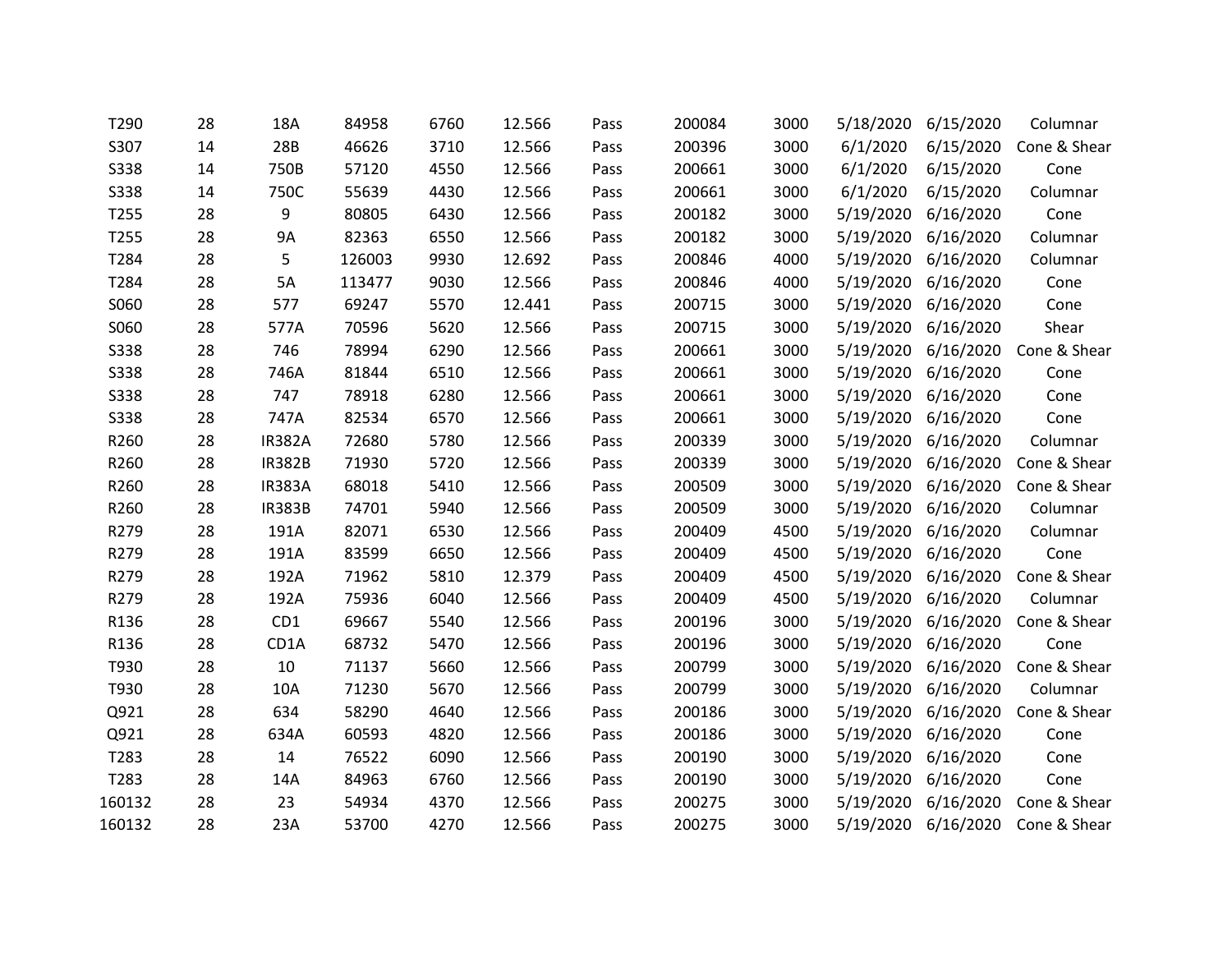| P230        | 28 | 1789              | 67270  | 5350 | 12.566 | Pass | 200154         | 3000 | 5/19/2020 | 6/16/2020 | Cone         |
|-------------|----|-------------------|--------|------|--------|------|----------------|------|-----------|-----------|--------------|
| P230        | 28 | 1789A             | 72254  | 5750 | 12.566 | Pass | 200154         | 3000 | 5/19/2020 | 6/16/2020 | Cone         |
| T189        | 28 | 17A               | 74252  | 5910 | 12.566 | Pass |                | 3000 | 5/19/2020 | 6/16/2020 | Cone & Shear |
| T189        | 28 | 17A               | 71953  | 5730 | 12.566 | Pass |                | 3000 | 5/19/2020 | 6/16/2020 | Cone & Shear |
| T238        | 28 | 12                | 64137  | 5100 | 12.566 | Pass | <b>BAG MIX</b> | 3000 | 5/19/2020 | 6/16/2020 | Cone & Shear |
| T238        | 28 | 12A               | 65622  | 5220 | 12.566 | Pass | <b>BAG MIX</b> | 3000 | 5/19/2020 | 6/16/2020 | Cone & Shear |
| U086        | 28 | 3A                | 112001 | 8910 | 12.566 | Pass | <b>BAG MIX</b> | 3000 | 5/19/2020 | 6/16/2020 | Cone & Shear |
| U086        | 28 | 3A                | 110082 | 8760 | 12.566 | Pass | <b>BAG MIX</b> | 3000 | 5/19/2020 | 6/16/2020 | Cone & Shear |
| S307        | 14 | 29B               | 43806  | 3490 | 12.566 | Pass | 200396         | 3000 | 6/2/2020  | 6/16/2020 | Columnar     |
| S060        | 28 | 578               | 75373  | 6000 | 12.566 | Pass | 200715         | 3000 | 5/20/2020 | 6/17/2020 | Columnar     |
| S060        | 28 | 578A              | 77469  | 6160 | 12.566 | Pass | 200715         | 3000 | 5/20/2020 | 6/17/2020 | Cone         |
| R260        | 28 | EE384A            | 66830  | 5320 | 12.566 | Pass | 200339         | 3000 | 5/20/2020 | 6/17/2020 | Cone         |
| R260        | 28 | EE384B            | 66662  | 5300 | 12.566 | Pass | 200339         | 3000 | 5/20/2020 | 6/17/2020 | Cone & Shear |
| R260        | 28 | <b>IR385A</b>     | 81250  | 6470 | 12.566 | Pass | 200509         | 3000 | 5/20/2020 | 6/17/2020 | Columnar     |
| R260        | 28 | <b>IR385B</b>     | 79696  | 6340 | 12.566 | Pass | 200509         | 3000 | 5/20/2020 | 6/17/2020 | Cone & Shear |
| DB1701      | 28 | 2303A             | 90931  | 7240 | 12.566 | Pass | 200149         | 3000 | 5/20/2020 | 6/17/2020 | Cone & Shear |
| DB1701      | 28 | 2303B             | 94734  | 7540 | 12.566 | Pass | 200149         | 3000 | 5/20/2020 | 6/17/2020 | Cone         |
| <b>S338</b> | 28 | 748               | 80273  | 6390 | 12.566 | Pass | 200661         | 3000 | 5/20/2020 | 6/17/2020 | Cone         |
| <b>S338</b> | 28 | 748A              | 78986  | 6290 | 12.566 | Pass | 200661         | 3000 | 5/20/2020 | 6/17/2020 | Columnar     |
| T930        | 28 | 11                | 64005  | 5090 | 12.566 | Pass | 200799         | 3000 | 5/20/2020 | 6/17/2020 | Cone & Shear |
| T930        | 28 | 11A               | 62400  | 4970 | 12.566 | Pass | 200799         | 3000 | 5/20/2020 | 6/17/2020 | Cone & Shear |
| R136        | 28 | CD <sub>2</sub>   | 71163  | 5660 | 12.566 | Pass | 200196         | 3000 | 5/20/2020 | 6/17/2020 | Cone & Shear |
| R136        | 28 | CD <sub>2</sub> A | 79751  | 6350 | 12.566 | Pass | 200196         | 3000 | 5/20/2020 | 6/17/2020 | Cone & Shear |
| R078        | 28 | 90                | 83359  | 6630 | 12.566 | Pass | 200207         | 3000 | 5/20/2020 | 6/17/2020 | Cone & Shear |
| R078        | 28 | 90A               | 85163  | 6780 | 12.566 | Pass | 200207         | 3000 | 5/20/2020 | 6/17/2020 | Cone & Shear |
| R243        | 28 | 175               | 68848  | 5480 | 12.566 | Pass | 200527         | 3000 | 5/20/2020 | 6/17/2020 | Cone         |
| R243        | 28 | 175A              | 70094  | 5580 | 12.566 | Pass | 200527         | 3000 | 5/20/2020 | 6/17/2020 | Cone & Shear |
| T190        | 28 | 13                | 85584  | 6840 | 12.504 | Pass | <b>BAG MIX</b> | 3000 | 5/20/2020 | 6/17/2020 | Cone & Shear |
| T190        | 28 | 13A               | 85355  | 6790 | 12.566 | Pass | <b>BAG MIX</b> | 3000 | 5/20/2020 | 6/17/2020 | Cone         |
| R279        | 22 | 194D              | 41151  | 3270 | 12.566 | Pass | 200406         | 3000 | 5/26/2020 | 6/17/2020 | Cone         |
| R279        | 22 | 194D              | 41754  | 3320 | 12.566 | Pass | 200406         | 3000 | 5/26/2020 | 6/17/2020 | Columnar     |
| 160132      | 28 | 24                | 52668  | 4190 | 12.566 | Pass | 200275         | 3000 | 5/20/2020 | 6/17/2020 | Cone & Shear |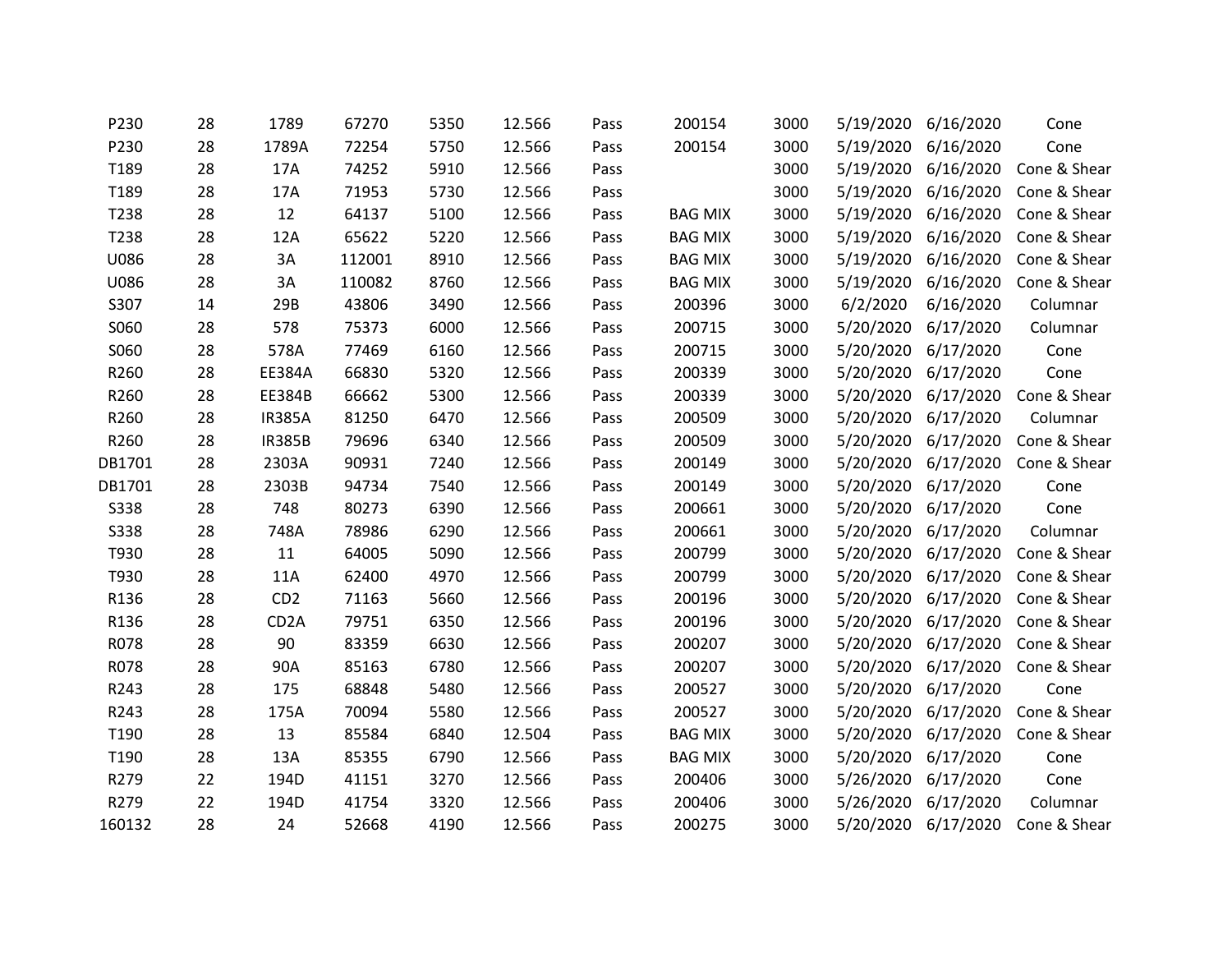| 160132 | 28 | 24A             | 49274  | 3920  | 12.566 | Pass | 200275  | 3000  | 5/20/2020 | 6/17/2020           | Columnar     |
|--------|----|-----------------|--------|-------|--------|------|---------|-------|-----------|---------------------|--------------|
| P230   | 28 | 1790            | 74194  | 5900  | 12.566 | Pass | 200382  | 4000  | 5/20/2020 | 6/17/2020           | Cone         |
| P230   | 28 | 1790A           | 74243  | 5910  | 12.566 | Pass | 200382  | 4000  | 5/20/2020 | 6/17/2020           | Cone         |
| T336   | 28 | 22              | 64864  | 5160  | 12.566 | Pass | 200824  | 3000  | 5/20/2020 | 6/17/2020           | Columnar     |
| T336   | 28 | 22A             | 62886  | 5000  | 12.566 | Pass | 200824  | 3000  | 5/20/2020 | 6/17/2020           | Cone & Shear |
| DB1801 | 28 | 140             | 87537  | 6970  | 12.566 | Pass | 200648  | 4000  | 5/20/2020 | 6/17/2020           | Columnar     |
| DB1801 | 28 | 140A            | 84588  | 6730  | 12.566 | Pass | 200648  | 4000  | 5/20/2020 | 6/17/2020           | Columnar     |
| P079   | 28 | 464             | 68525  | 5450  | 12.566 | Pass | 2002600 | 3000  | 5/20/2020 | 6/17/2020           | Cone         |
| P079   | 28 | 464A            | 64651  | 5140  | 12.566 | Pass | 2002600 | 3000  | 5/20/2020 | 6/17/2020           | Cone         |
| T014   | 28 | 45A             | 79485  | 6330  | 12.566 | Pass | 200816  | 4500  | 5/20/2020 | 6/17/2020           | Cone         |
| T014   | 28 | 45A             | 79941  | 6360  | 12.566 | Pass | 200816  | 4500  | 5/20/2020 | 6/17/2020           | Cone         |
| T014   | 28 | 46A             | 86035  | 6850  | 12.566 | Pass | 200816  | 4500  | 5/20/2020 | 6/17/2020           | Cone         |
| T014   | 28 | 46A             | 91769  | 7300  | 12.566 | Pass | 200816  | 4500  | 5/20/2020 | 6/17/2020           | Columnar     |
| T238   | 28 | 13AX            | 80690  | 6420  | 12.566 | Pass | 200711  | 3500  | 5/20/2020 | 6/17/2020           | Cone         |
| T238   | 28 | 13AX            | 78486  | 6250  | 12.566 | Pass | 200711  | 3500  | 5/20/2020 | 6/17/2020           | Columnar     |
| DB1801 | 28 | 47ARK           | 148653 | 11830 | 12.566 | Pass | 200734  | 10000 | 5/20/2020 | 6/17/2020           | Cone         |
| DB1801 | 28 | 47ARK           | 158474 | 12610 | 12.566 | Pass | 200734  | 10000 | 5/20/2020 | 6/17/2020           | Cone         |
| S202   | 28 | 177             | 98713  | 7880  | 12.535 | Pass | 200687  | 3000  | 5/20/2020 | 6/17/2020           | Cone         |
| S202   | 28 | 177A            | 92918  | 7390  | 12.566 | Pass | 200687  | 3000  | 5/20/2020 | 6/17/2020           | Cone & Shear |
| S202   | 28 | 178             | 56580  | 4500  | 12.566 | Pass | 200753  | 4000  | 5/20/2020 | 6/17/2020           | Columnar     |
| S202   | 28 | 178A            | 58800  | 4680  | 12.566 | Pass | 200753  | 4000  | 5/20/2020 | 6/17/2020           | Columnar     |
| S202   | 28 | 179             | 68965  | 5490  | 12.566 | Pass | 200149  | 3000  | 5/20/2020 | 6/17/2020           | Columnar     |
| S202   | 28 | 179A            | 63054  | 5020  | 12.566 | Pass | 200149  | 3000  | 5/20/2020 | 6/17/2020           | Cone & Shear |
| DB1801 | 28 | 139             | 53972  | 4320  | 12.504 | Pass | 200821  | 3000  | 5/20/2020 | 6/17/2020           | Columnar     |
| DB1801 | 28 | 139A            | 56842  | 4520  | 12.566 | Pass | 200821  | 3000  | 5/20/2020 | 6/17/2020           | Cone & Shear |
| 121515 | 29 | 29              | 70942  | 5650  | 12.566 | Pass | 200769  | 3000  |           | 5/19/2020 6/17/2020 | Cone         |
| 121515 | 29 | 29A             | 74614  | 5940  | 12.566 | Pass | 200769  | 3000  | 5/19/2020 | 6/17/2020           | Cone         |
| T925   | 28 | 6               | 74571  | 5930  | 12.566 | Pass | 200149  | 3000  | 5/21/2020 | 6/18/2020           | Cone & Shear |
| T925   | 28 | 6A              | 76283  | 6070  | 12.566 | Pass | 200149  | 3000  | 5/21/2020 | 6/18/2020           | Columnar     |
| R260   | 28 | <b>IR386A</b>   | 73887  | 5880  | 12.566 | Pass | 200509  | 3000  | 5/21/2020 | 6/18/2020           | Cone & Shear |
| R260   | 28 | <b>IR386B</b>   | 76250  | 6070  | 12.566 | Pass | 200509  | 3000  | 5/21/2020 | 6/18/2020           | Cone & Shear |
| R136   | 28 | CD <sub>3</sub> | 64517  | 5130  | 12.566 | Pass | 200196  | 3000  |           | 5/21/2020 6/18/2020 | Columnar     |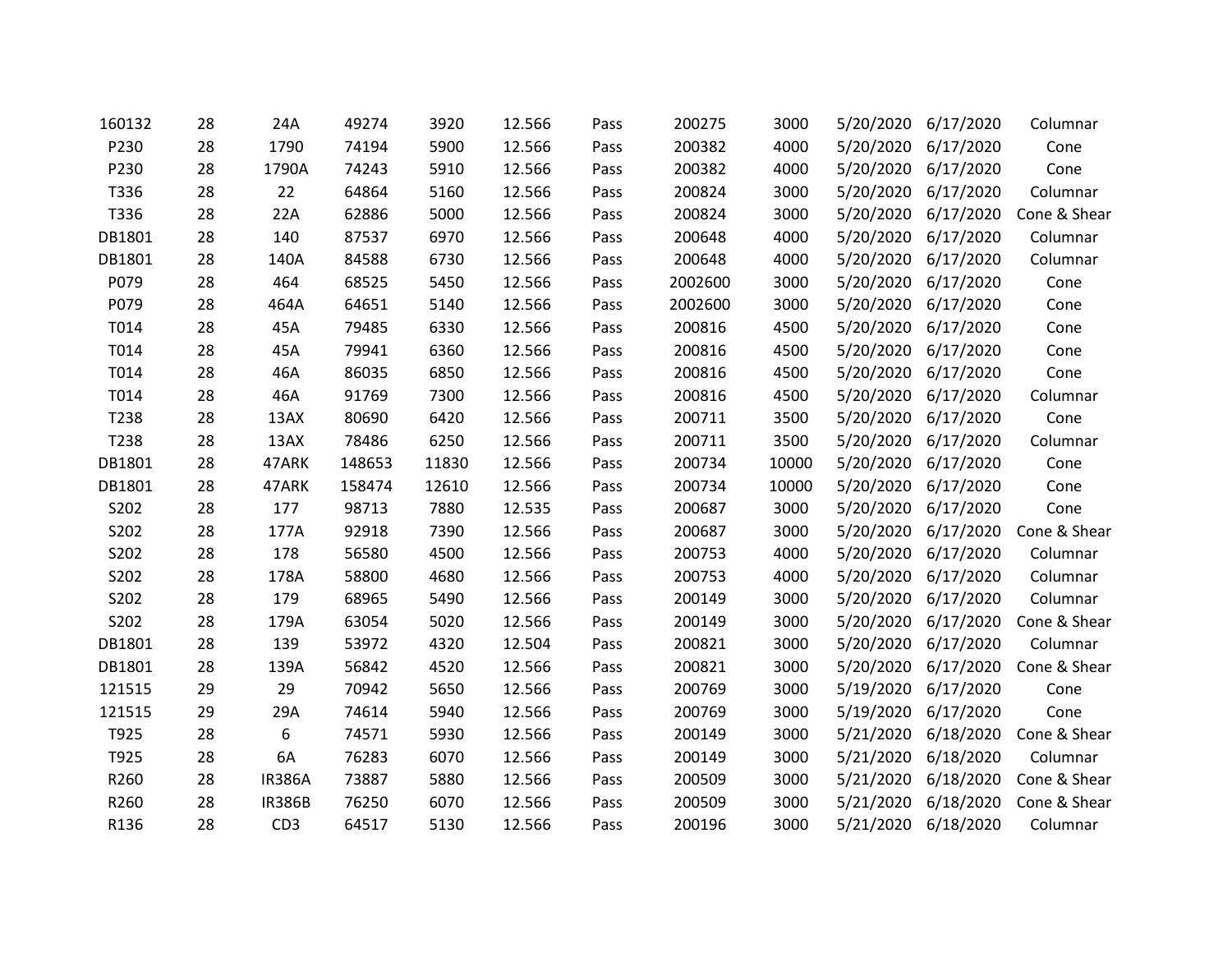| R136   | 28 | CD3A      | 67282  | 5350  | 12.566 | Pass | 200196 | 3000 | 5/21/2020 | 6/18/2020           | Cone         |
|--------|----|-----------|--------|-------|--------|------|--------|------|-----------|---------------------|--------------|
| R078   | 28 | 91        | 89962  | 7160  | 12.566 | Pass | 200207 | 3000 | 5/21/2020 | 6/18/2020           | Columnar     |
| R078   | 28 | 91A       | 83098  | 6610  | 12.566 | Pass | 200207 | 3000 |           | 5/21/2020 6/18/2020 | Cone & Shear |
| R243   | 28 | 176       | 69092  | 5500  | 12.566 | Pass | 200527 | 3000 | 5/21/2020 | 6/18/2020           | Columnar     |
| R243   | 28 | 176A      | 72756  | 5790  | 12.566 | Pass | 200527 | 3000 | 5/21/2020 | 6/18/2020           | Cone         |
| T364   | 28 | 8         | 132908 | 10580 | 12.566 | Pass | 1242   | 3000 | 5/21/2020 | 6/18/2020           | Cone         |
| T364   | 28 | <b>8A</b> | 139753 | 11120 | 12.566 | Pass | 1242   | 3000 | 5/21/2020 | 6/18/2020           | Columnar     |
| R273   | 28 | 160       | 72475  | 5770  | 12.566 | Pass | 200256 | 3000 | 5/21/2020 | 6/18/2020           | Columnar     |
| R273   | 28 | 160A      | 72498  | 5770  | 12.566 | Pass | 200256 | 3000 | 5/21/2020 | 6/18/2020           | Shear        |
| R273   | 28 | 161       | 80634  | 6420  | 12.566 | Pass | 200256 | 3000 | 5/21/2020 | 6/18/2020           | Columnar     |
| R273   | 28 | 161A      | 84781  | 6750  | 12.566 | Pass | 200256 | 3000 | 5/21/2020 | 6/18/2020           | Cone & Shear |
| R260   | 28 | 388A      | 72546  | 5770  | 12.566 | Pass | 200509 | 3000 | 5/21/2020 | 6/18/2020           | Cone         |
| R260   | 28 | 388B      | 73093  | 5820  | 12.566 | Pass | 200509 | 3000 | 5/21/2020 | 6/18/2020           | Columnar     |
| T283   | 28 | 15        | 55573  | 4420  | 12.566 | Pass | 200190 | 3000 | 5/21/2020 | 6/18/2020           | Cone         |
| T283   | 28 | 15A       | 54903  | 4370  | 12.566 | Pass | 200190 | 3000 | 5/21/2020 | 6/18/2020           | Shear        |
| P230   | 28 | 1791      | 65206  | 5190  | 12.566 | Pass | 200154 | 3000 | 5/21/2020 | 6/18/2020           | Cone         |
| P230   | 28 | 1791A     | 63939  | 5090  | 12.566 | Pass | 200154 | 3000 | 5/21/2020 | 6/18/2020           | Cone         |
| P230   | 28 | 1792      | 64867  | 5160  | 12.566 | Pass | 200382 | 3000 | 5/21/2020 | 6/18/2020           | Cone & Shear |
| P230   | 28 | 1792A     | 65526  | 5210  | 12.566 | Pass | 200382 | 3000 | 5/21/2020 | 6/18/2020           | Columnar     |
| T336   | 28 | 23        | 62230  | 4950  | 12.566 | Pass | 200824 | 3000 | 5/21/2020 | 6/18/2020           | Cone & Shear |
| T336   | 28 | 23A       | 61556  | 4900  | 12.566 | Pass | 200824 | 3000 | 5/21/2020 | 6/18/2020           | Cone & Shear |
| DB1801 | 28 | 141       | 168112 | 5950  | 28.274 | Pass | 200613 | 3000 | 5/21/2020 | 6/18/2020           | Cone & Split |
| DB1801 | 28 | 141A      | 181856 | 6430  | 28.274 | Pass | 200613 | 3000 | 5/21/2020 | 6/18/2020           | Cone & Shear |
| DB1801 | 28 | 14Z       | 64723  | 5150  | 12.566 | Pass | 200821 | 3000 | 5/21/2020 | 6/18/2020           | Cone & Shear |
| DB1801 | 28 | 14ZA      | 65039  | 5180  | 12.566 | Pass | 200821 | 3000 | 5/21/2020 | 6/18/2020           | Columnar     |
| P079   | 28 | 465       | 151153 | 5350  | 28.274 | Pass | 200858 | 3000 |           | 5/21/2020 6/18/2020 | Columnar     |
| P079   | 28 | 465A      | 141918 | 5020  | 28.274 | Pass | 200858 | 3000 | 5/21/2020 | 6/18/2020           | Cone & Shear |
| 121994 | 28 | 7A        | 77953  | 6230  | 12.504 | Pass | 200067 | 3000 | 5/21/2020 | 6/18/2020           | Cone & Shear |
| 121994 | 28 | 7A        | 76718  | 6140  | 12.504 | Pass | 200067 | 3000 | 5/21/2020 | 6/18/2020           | Cone         |
| T023   | 28 | 6A        | 68282  | 5430  | 12.566 | Pass | 200058 | 3000 | 5/21/2020 | 6/18/2020           | Cone         |
| T023   | 28 | 6A        | 69560  | 5540  | 12.566 | Pass | 200058 | 3000 | 5/21/2020 | 6/18/2020           | Columnar     |
| T319   | 28 | 3A        | 79340  | 6310  | 12.566 | Pass | 200767 | 3000 | 5/21/2020 | 6/18/2020           | Cone         |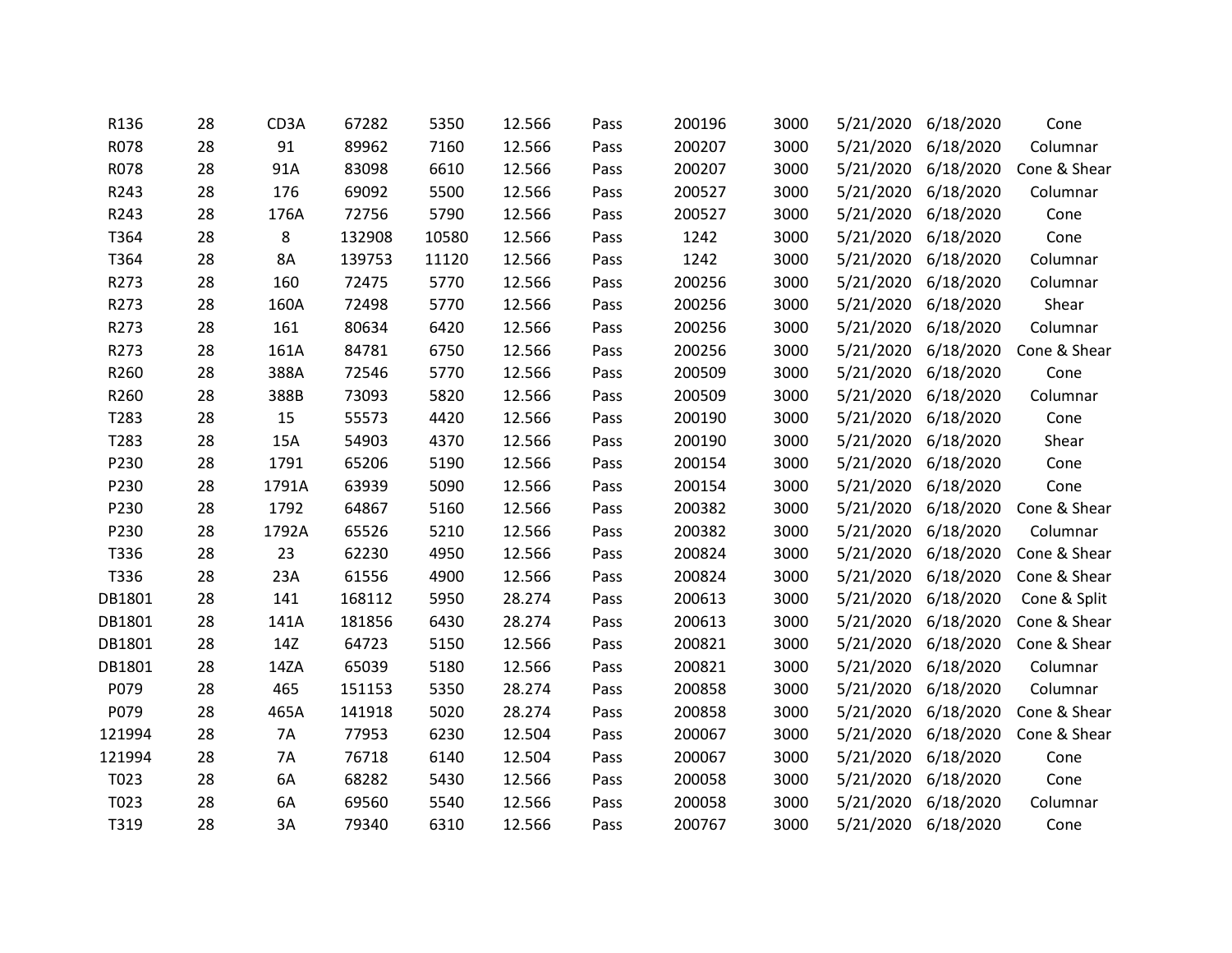| T319        | 28             | 3A   | 78720  | 6260  | 12.566 | Pass | 200767         | 3000 | 5/21/2020 | 6/18/2020 | Columnar               |
|-------------|----------------|------|--------|-------|--------|------|----------------|------|-----------|-----------|------------------------|
| T343        | 28             | 11A  | 83223  | 6620  | 12.566 | Pass | 200255         | 3000 | 5/21/2020 | 6/18/2020 | Cone                   |
| T343        | 28             | 11A  | 82384  | 6560  | 12.566 | Pass | 200255         | 3000 | 5/21/2020 | 6/18/2020 | Cone                   |
| T350        | 28             | 26A  | 57459  | 4600  | 12.504 | Pass | 200320         | 3000 | 5/21/2020 | 6/18/2020 | Columnar               |
| T350        | 28             | 26A  | 56750  | 4540  | 12.504 | Pass | 200320         | 3000 | 5/21/2020 | 6/18/2020 | Columnar               |
| U086        | 28             | 4A   | 137947 | 10980 | 12.566 | Pass | <b>BAG MIX</b> | 3000 | 5/21/2020 | 6/18/2020 | Cone                   |
| U086        | 28             | 4A   | 134957 | 10740 | 12.566 | Pass | <b>BAG MIX</b> | 3000 | 5/21/2020 | 6/18/2020 | Cone                   |
| R273        | 14             | 170B | 63869  | 5080  | 12.566 | Pass | 200256         | 3000 | 6/4/2020  | 6/18/2020 | Cone & Shear           |
| 121515      | 28             | 30   | 72381  | 5820  | 12.441 | Pass | 200769         | 3000 | 5/21/2020 | 6/18/2020 | Cone & Shear           |
| 121515      | 28             | 30A  | 72228  | 5750  | 12.566 | Pass | 200769         | 3000 | 5/21/2020 | 6/18/2020 | Cone & Shear           |
| 126688      | 28             | 01A  | 56838  | 4520  | 12.566 | Pass | 200774         | 3000 | 5/21/2020 | 6/18/2020 | Cone & Shear           |
| 126688      | 28             | 01A  | 57152  | 4550  | 12.566 | Pass | 200774         | 3000 | 5/21/2020 | 6/18/2020 | Shear                  |
| S272        | 28             | 36A  | 49063  | 3960  | 12.379 | Pass | 200055         | 3000 | 5/21/2020 | 6/18/2020 | Cone & Shear           |
| S272        | 28             | 36A  | 47025  | 3800  | 12.379 | Pass | 200055         | 3000 | 5/21/2020 | 6/18/2020 | Cone & Shear           |
| S127        | 13             | 175B | 69835  | 5560  | 12.566 | Pass | 200567         | 3000 | 6/5/2020  | 6/18/2020 | Cone                   |
| S127        | 13             | 175C | 72259  | 5750  | 12.566 | Pass | 200567         | 3000 | 6/5/2020  | 6/18/2020 | Cone                   |
| S127        | 10             | 176B | 60668  | 4830  | 12.566 | Pass | 200567         | 3000 | 6/8/2020  | 6/18/2020 | Cone & Shear           |
| S127        | 10             | 176C | 58037  | 4620  | 12.566 | Pass | 200567         | 3000 | 6/8/2020  | 6/18/2020 | Columnar               |
| S127        | 8              | 177B | 53628  | 4270  | 12.566 | Pass | 200040         | 3000 | 6/10/2020 | 6/18/2020 | Cone                   |
| S127        | 8              | 177C | 48065  | 3820  | 12.566 | Pass | 200040         | 3000 | 6/10/2020 | 6/18/2020 | Cone & Shear           |
| S202        | $\overline{7}$ | 198B | 41027  | 3260  | 12.566 | Pass | 200150         | 3000 | 6/11/2020 | 6/18/2020 | Cone & Split           |
| S202        | $\overline{7}$ | 198B | 44263  | 3520  | 12.566 | Pass | 200150         | 3000 | 6/11/2020 | 6/18/2020 | Cone & Shear           |
| <b>S338</b> | 16             | 751B | 58293  | 4640  | 12.566 | Pass | 200661         | 3000 | 6/2/2020  | 6/18/2020 | Columnar               |
| <b>S338</b> | 16             | 751C | 58072  | 4620  | 12.566 | Pass | 200661         | 3000 | 6/2/2020  | 6/18/2020 | Columnar               |
| <b>S338</b> | 14             | 752B | 67480  | 5370  | 12.566 | Pass | 200661         | 3000 | 6/4/2020  | 6/18/2020 | Columnar               |
| <b>S338</b> | 14             | 752C | 63486  | 5050  | 12.566 | Pass | 200661         | 3000 | 6/4/2020  | 6/18/2020 | Cone & Shear           |
| R273        | 28             | 162  | 85626  | 6810  | 12.566 | Pass | 200256         | 3000 | 5/22/2020 | 6/19/2020 | Cone                   |
| R273        | 28             | 162A | 80920  | 6440  | 12.566 | Pass | 200256         | 3000 | 5/22/2020 | 6/19/2020 | Cone                   |
| R273        | 28             | 163  | 58323  | 4640  | 12.566 | Pass | 200256         | 3000 | 5/22/2020 | 6/19/2020 | Cone & Shear           |
| R273        | 28             | 163A | 57301  | 4560  | 12.566 | Pass | 200256         | 3000 | 5/22/2020 | 6/19/2020 | Cone                   |
| R279        | 28             | 193A | 65628  | 5170  | 12.692 | Pass | 200406         | 3000 | 5/22/2020 | 6/19/2020 | Cone                   |
| R279        | 28             | 193A | 62949  | 5010  | 12.566 | Pass | 200406         | 3000 | 5/22/2020 |           | 6/19/2020 Cone & Shear |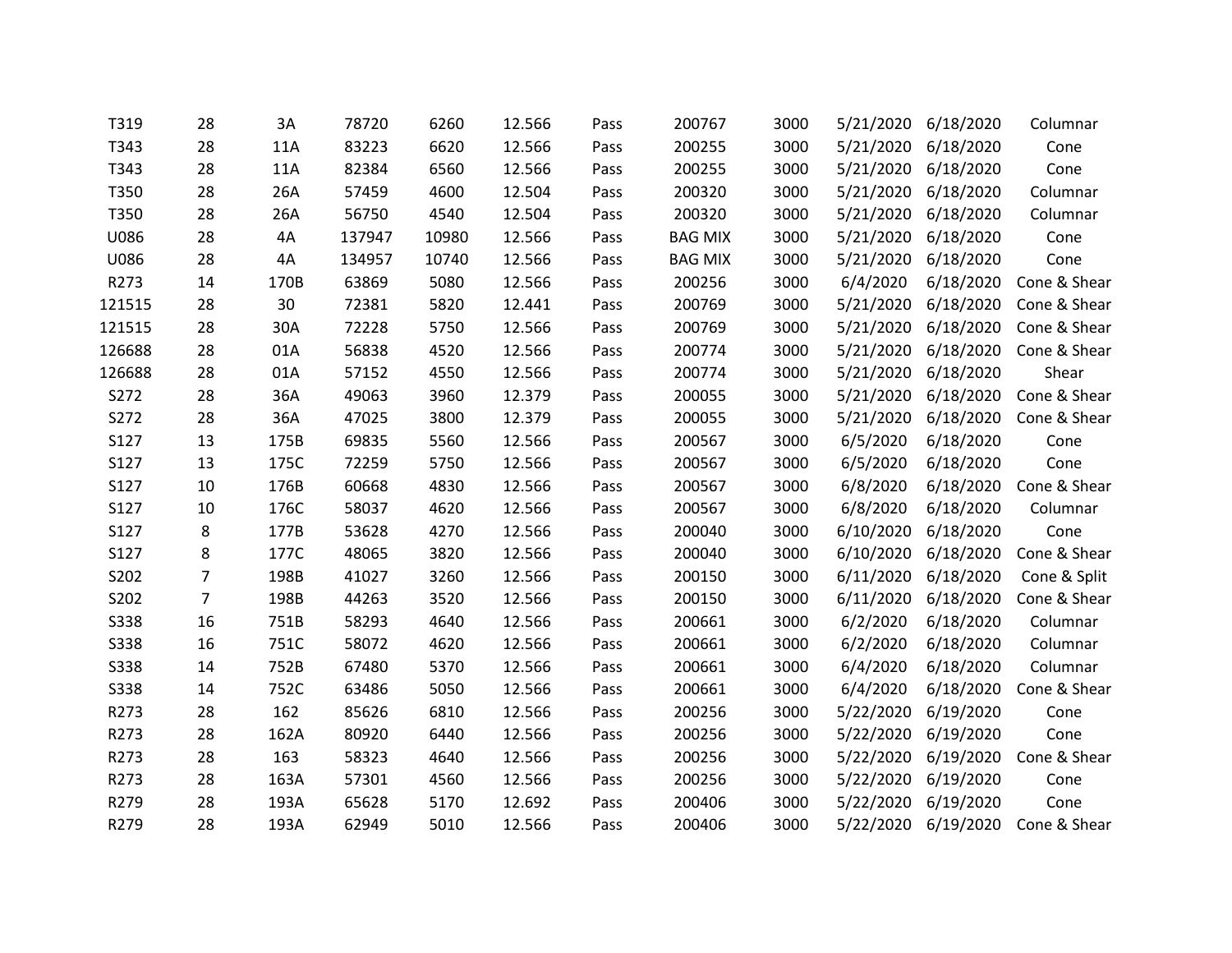| Q921     | 28  | 734            | 63288  | 5040   | 12.566 | Pass        | 200186                                                                                          | 3000     | 5/22/2020 | 6/19/2020           | Columnar     |
|----------|-----|----------------|--------|--------|--------|-------------|-------------------------------------------------------------------------------------------------|----------|-----------|---------------------|--------------|
| Q921     | 28  | 734A           | 65072  | 5180   | 12.566 | Pass        | 200186                                                                                          | 3000     | 5/22/2020 | 6/19/2020           | Cone & Shear |
| U014     | 28  | $\overline{7}$ | 62175  | 4950   | 12.566 | Pass        | 200515                                                                                          | 3000     | 5/22/2020 | 6/19/2020           | Cone & Shear |
| U014     | 28  | <b>7A</b>      | 61346  | 4880   | 12.566 | Pass        | 200515                                                                                          | 3000     | 5/22/2020 | 6/19/2020           | Cone & Shear |
| P079     | 28  | 466            | 121748 | 4380   | 27.805 | Pass        | 200858                                                                                          | 3000     | 5/22/2020 | 6/19/2020           | Cone & Split |
| P079     | 28  | 466A           | 115511 | 4090   | 28.274 | Pass        | 200858                                                                                          | 3000     | 5/22/2020 | 6/19/2020           | Cone & Split |
| 160132   | 28  | 25             | 63964  | 5090   | 12.566 | Pass        | 200275                                                                                          | 3000     | 5/22/2020 | 6/19/2020           | Columnar     |
| 160132   | 28  | 25A            | 64815  | 5160   | 12.566 | Pass        | 200275                                                                                          | 3000     | 5/22/2020 | 6/19/2020           | Columnar     |
| Q029     | 28  | 504-A          | 82678  | 6580   | 12.566 | Pass        | 200285                                                                                          | 4000     | 5/22/2020 | 6/19/2020           | Cone         |
| Q029     | 28  | 504-A          | 85167  | 6780   | 12.566 | Pass        | 200285                                                                                          | 4000     | 5/22/2020 | 6/19/2020           | Cone         |
| Q029     | 28  | 505-A          | 89785  | 7140   | 12.566 | Pass        | 200285                                                                                          | 4000     | 5/22/2020 | 6/19/2020           | Cone         |
| Q029     | 28  | 505-A          | 89085  | 7090   | 12.566 | Pass        | 200285                                                                                          | 4000     | 5/22/2020 | 6/19/2020           | Cone         |
| T013     | 28  | 17A            | 82374  | 6560   | 12.566 | Pass        | 200774                                                                                          | 3000     | 5/22/2020 | 6/19/2020           | Cone         |
| T013     | 28  | 17A            | 84459  | 6720   | 12.566 | Pass        | 200774                                                                                          | 3000     | 5/22/2020 | 6/19/2020           | Cone         |
| T079     | 28  | 115A           | 79096  | 6290   | 12.566 | Pass        | 200065                                                                                          | 3000     | 5/22/2020 | 6/19/2020           | Cone         |
| T079     | 28  | 115A           | 81135  | 6460   | 12.566 | Pass        | 200065                                                                                          | 3000     | 5/22/2020 | 6/19/2020           | Cone & Shear |
| T238     | 28  | 14A            | 92898  | 7360   | 12.629 | Pass        |                                                                                                 | 3000     | 5/22/2020 | 6/19/2020           | Cone & Shear |
| T238     | 28  | 14A            | 81532  | 6490   | 12.566 | Pass        |                                                                                                 | 3000     | 5/22/2020 | 6/19/2020           | Cone & Split |
| P079     | 14  | 470C           | 117936 | 4170   | 28.274 | Pass        | 200858                                                                                          | 3000     | 6/5/2020  | 6/19/2020           | Cone & Split |
| R279     | 4   | 199B           | 46547  | 3700   | 12.566 | Pass        | 200406                                                                                          | 3000     | 6/15/2020 | 6/19/2020           | Columnar     |
| R279     | 4   | 199B           | 47680  | 3790   | 12.566 | Pass        | 200406                                                                                          | 3000     | 6/15/2020 | 6/19/2020           | Cone & Shear |
| R279     | 4   | 200B           | 37163  | < 2960 | 12.566 | Fail        | 200406                                                                                          | 3000     | 6/15/2020 | 6/19/2020           | Cone & Shear |
| R279     | 4   | 200B           | 36079  | < 2870 | 12.566 | Fail        | 200406                                                                                          | 3000     | 6/15/2020 | 6/19/2020           | Cone & Shear |
| R279     | 4   | 201B           | 37567  | < 2990 | 12.566 | Fail        | 200406                                                                                          | 3000     | 6/15/2020 | 6/19/2020           | Cone & Split |
| R279     | 4   | 201B           | 35491  | < 2820 | 12.566 | Fail        | 200406                                                                                          | 3000     | 6/15/2020 | 6/19/2020           | Cone & Shear |
| R279     | 4   | 202B           | 42844  | 3410   | 12.566 | Pass        | 200406                                                                                          | 3000     | 6/15/2020 | 6/19/2020           | Cone & Shear |
| R279     | 4   | 202B           | 44191  | 3520   | 12.566 | Pass        | 200406                                                                                          | 3000     | 6/15/2020 | 6/19/2020           | Cone & Shear |
| DB1601   | 6   | 162B           | 51050  | 4060   | 12.566 | Pass        | 200509                                                                                          | 3000     | 6/13/2020 | 6/19/2020           | Cone & Shear |
| DB1601   | 6   | 162C           | 53489  | 4260   | 12.566 | Pass        | 200509                                                                                          | 3000     | 6/13/2020 | 6/19/2020           | Columnar     |
|          |     |                |        |        |        |             | The Following Cylinders Not Were Broken At The HQ Lab But Rather A Regional Lab Due To Covid-19 |          |           |                     |              |
| Contract | Age | Cylinder       | LBF    | PSI    | Area   | P/F         | Design                                                                                          | Required | Made      | <b>Tested</b>       | Fracture     |
| CPI      | 28  | 39D            | 78573  | 6250   | 12.57  | <b>PASS</b> | 200370                                                                                          | 5000     |           | 5/18/2020 6/15/2020 |              |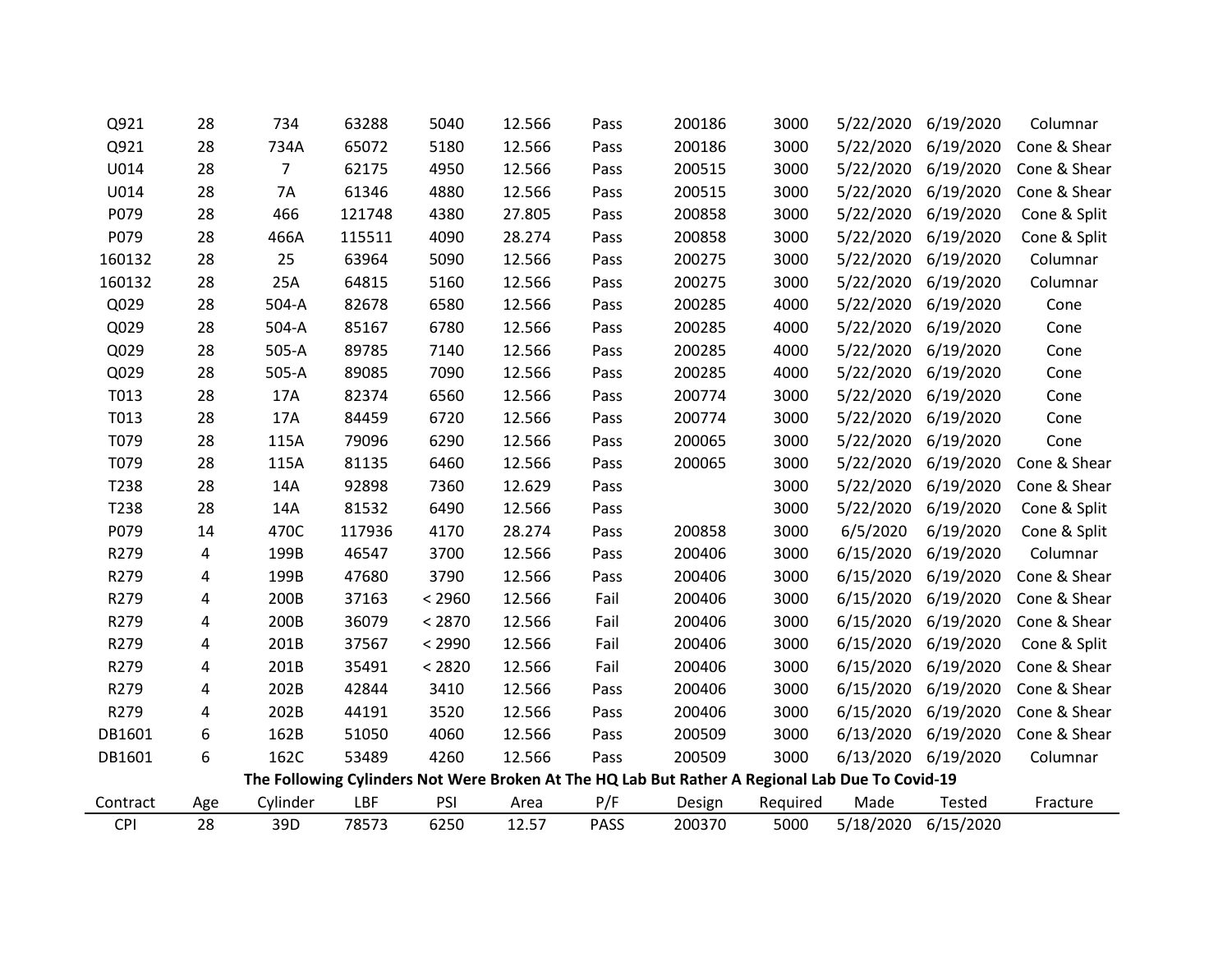| <b>CPI</b> | 28             | 39D             | 78833  | 6270 | 12.57 | <b>PASS</b> | 200370 | 5000 | 5/18/2020 | 6/15/2020 |
|------------|----------------|-----------------|--------|------|-------|-------------|--------|------|-----------|-----------|
| <b>CPI</b> | 28             | 39L             | 80712  | 6420 | 12.57 | <b>PASS</b> | 200370 | 5000 | 5/18/2020 | 6/15/2020 |
| <b>CPI</b> | 28             | 39L             | 86033  | 6850 | 12.57 | <b>PASS</b> | 200370 | 5000 | 5/18/2020 | 6/15/2020 |
| <b>CPI</b> | 25             | 40 <sub>D</sub> | 100709 | 8010 | 12.57 | <b>PASS</b> | 200370 | 5000 | 5/20/2020 | 6/15/2020 |
| <b>CPI</b> | 25             | 40 <sub>D</sub> | 99764  | 7940 | 12.57 | <b>PASS</b> | 200370 | 5000 | 5/20/2020 | 6/15/2020 |
| <b>CPI</b> | 25             | 40L             | 107056 | 8520 | 12.57 | <b>PASS</b> | 200370 | 5000 | 5/20/2020 | 6/15/2020 |
| <b>CPI</b> | 25             | 40L             | 110391 | 8790 | 12.57 | <b>PASS</b> | 200370 | 5000 | 5/20/2020 | 6/15/2020 |
| <b>CPI</b> | 13             | 41 <sub>D</sub> | 97750  | 7780 | 12.57 | <b>PASS</b> | 200370 | 5000 | 6/4/2020  | 6/15/2020 |
| <b>CPI</b> | 13             | 41 <sub>D</sub> | 102290 | 8140 | 12.57 | <b>PASS</b> | 200370 | 5000 | 6/4/2020  | 6/15/2020 |
| <b>CPI</b> | 13             | 41L             | 102883 | 8190 | 12.57 | <b>PASS</b> | 200370 | 5000 | 6/4/2020  | 6/15/2020 |
| <b>CPI</b> | 13             | 41L             | 102692 | 8170 | 12.57 | <b>PASS</b> | 200370 | 5000 | 6/4/2020  | 6/15/2020 |
| <b>CPI</b> | 6              | 42D             | 81614  | 6500 | 12.57 | <b>PASS</b> | 200370 | 5000 | 6/9/2020  | 6/15/2020 |
| <b>CPI</b> | 6              | 42D             | 78492  | 6250 | 12.57 | <b>PASS</b> | 200370 | 5000 | 6/9/2020  | 6/15/2020 |
| <b>CPI</b> | 6              | 42L             | 80820  | 6430 | 12.57 | <b>PASS</b> | 200370 | 5000 | 6/9/2020  | 6/15/2020 |
| <b>CPI</b> | 6              | 42L             | 80280  | 6490 | 12.57 | <b>PASS</b> | 200370 | 5000 | 6/9/2020  | 6/15/2020 |
| <b>CPI</b> | 27             | <b>9A</b>       | 77468  | 6170 | 12.57 | <b>PASS</b> | 200371 | 3500 | 5/19/2020 | 6/15/2020 |
| <b>CPI</b> | 27             | <b>9B</b>       | 70581  | 5620 | 12.57 | <b>PASS</b> | 200371 | 3500 | 5/19/2020 | 6/15/2020 |
| <b>CPI</b> | 24             | 10A             | 73896  | 5880 | 12.57 | <b>PASS</b> | 200371 | 3500 | 5/22/2020 | 6/15/2020 |
| <b>CPI</b> | 24             | 10B             | 68900  | 5480 | 12.57 | <b>PASS</b> | 200371 | 3500 | 5/22/2020 | 6/15/2020 |
| <b>CPI</b> | 18             | 11A             | 74625  | 5940 | 12.57 | <b>PASS</b> | 200371 | 3500 | 5/28/2020 | 6/15/2020 |
| <b>CPI</b> | 18             | 11B             | 74085  | 5900 | 12.57 | <b>PASS</b> | 200371 | 3500 | 5/28/2020 | 6/15/2020 |
| <b>CPI</b> | 13             | 12A             | 70886  | 5640 | 12.57 | <b>PASS</b> | 200371 | 3500 | 6/2/2020  | 6/15/2020 |
| <b>CPI</b> | 13             | 12B             | 61953  | 4930 | 12.57 | <b>PASS</b> | 200371 | 3500 | 6/2/2020  | 6/15/2020 |
| <b>CPI</b> | $\overline{7}$ | 13A             | 58659  | 4670 | 12.57 | <b>PASS</b> | 200371 | 3500 | 6/6/2020  | 6/15/2020 |
| <b>CPI</b> | $\overline{7}$ | 13B             | 57407  | 4570 | 12.57 | <b>PASS</b> | 200371 | 3500 | 6/6/2020  | 6/15/2020 |
| R272       | 28             | D250            | 80585  | 6410 | 12.57 | <b>PASS</b> | 200561 | 3000 | 5/19/2020 | 6/15/2020 |
| R272       | 28             | D250A           | 81392  | 6480 | 12.57 | <b>PASS</b> | 200561 | 3000 | 5/19/2020 | 6/15/2020 |
| R272       | 28             | <b>D250E</b>    | 82845  | 6590 | 12.57 | <b>PASS</b> | 200561 | 3000 | 5/19/2020 | 6/15/2020 |
| R272       | 28             | <b>D250F</b>    | 78829  | 6270 | 12.57 | <b>PASS</b> | 200561 | 3000 | 5/19/2020 | 6/15/2020 |
| T310       | 28             | L1              | 77579  | 6170 | 12.57 | <b>PASS</b> | 200517 | 3000 | 5/19/2020 | 6/15/2020 |
| T310       | 28             | L1A             | 84093  | 6690 | 12.57 | <b>PASS</b> | 200517 | 3000 | 5/19/2020 | 6/15/2020 |
| T310       | 28             | L2              | 53724  | 4280 | 12.57 | <b>PASS</b> | 200517 | 3000 | 5/20/2020 | 6/15/2020 |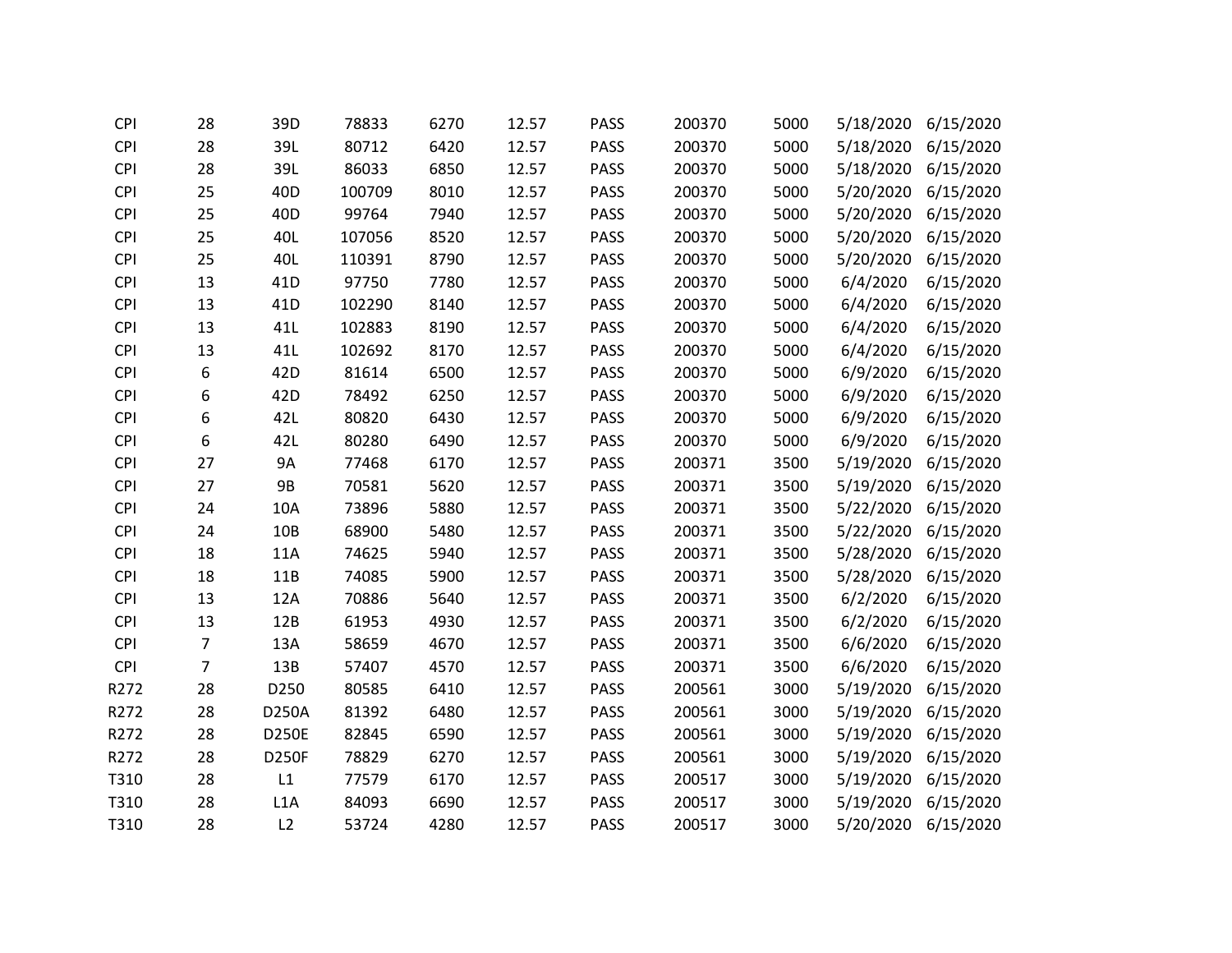| T310       | 28 | L2A             | 60915  | 4850  | 12.57 | <b>PASS</b> | 200517         | 3000 | 5/20/2020 | 6/15/2020 |
|------------|----|-----------------|--------|-------|-------|-------------|----------------|------|-----------|-----------|
| T399       | 28 | 13              | 74539  | 5930  | 12.57 | <b>PASS</b> | 200293         | 3500 | 5/19/2020 | 6/15/2020 |
| T399       | 28 | 13A             | 65572  | 5220  | 12.57 | <b>PASS</b> | 200293         | 3500 | 5/19/2020 | 6/15/2020 |
| R277       | 28 | 124             | 88847  | 7070  | 12.57 | <b>PASS</b> | 200293         | 3500 | 5/18/2020 | 6/15/2020 |
| R277       | 28 | 124A            | 90489  | 7200  | 12.57 | <b>PASS</b> | 200293         | 3500 | 5/18/2020 | 6/15/2020 |
| U078       | 28 | $\overline{2}$  | 74424  | 5920  | 12.57 | <b>PASS</b> | 200822         | 3000 | 5/19/2020 | 6/15/2020 |
| U078       | 28 | 2A              | 71417  | 5680  | 12.57 | <b>PASS</b> | 200822         | 3000 | 5/19/2020 | 6/15/2020 |
| <b>CPI</b> | 28 | 20 <sub>D</sub> | 146991 | 11697 | 12.57 | <b>PASS</b> | 200372         | 9000 | 5/19/2020 | 6/16/2020 |
| <b>CPI</b> | 28 | 20 <sub>D</sub> | 154207 | 12271 | 12.57 | <b>PASS</b> | 200372         | 9000 | 5/19/2020 | 6/16/2020 |
| <b>CPI</b> | 28 | <b>20L</b>      | 133956 | 10660 | 12.57 | <b>PASS</b> | 200372         | 9000 | 5/19/2020 | 6/16/2020 |
| CPI        | 28 | 20L             | 141110 | 11229 | 12.57 | <b>PASS</b> | 200372         | 9000 | 5/19/2020 | 6/16/2020 |
| R272       | 28 | MP173           | 67250  | 5350  | 12.57 | <b>PASS</b> | 200496         | 4000 | 5/20/2020 | 6/17/2020 |
| R272       | 28 | <b>MP173A</b>   | 66291  | 5280  | 12.57 | <b>PASS</b> | 200496         | 4000 | 5/20/2020 | 6/17/2020 |
| R272       | 28 | <b>MP173D</b>   | 64627  | 5140  | 12.57 | <b>PASS</b> | 200496         | 4000 | 5/20/2020 | 6/17/2020 |
| R272       | 28 | <b>MP173E</b>   | 71787  | 5710  | 12.57 | <b>PASS</b> | 200496         | 4000 | 5/20/2020 | 6/17/2020 |
| R272       | 28 | <b>MP173H</b>   | 69613  | 5540  | 12.57 | <b>PASS</b> | 200496         | 4000 | 5/20/2020 | 6/17/2020 |
| R272       | 28 | <b>MP173I</b>   | 61585  | 4900  | 12.57 | <b>PASS</b> | 200496         | 4000 | 5/20/2020 | 6/17/2020 |
| <b>CPI</b> | 28 | 52D             | 154750 | 12320 | 12.57 | <b>PASS</b> | 200372         | 8000 | 5/20/2020 | 6/17/2020 |
| <b>CPI</b> | 28 | 52D             | 154750 | 12320 | 12.57 | <b>PASS</b> | 200372         | 8000 | 5/20/2020 | 6/17/2020 |
| S285       | 28 | 78              | 73973  | 5890  | 12.57 | <b>PASS</b> | 200449         | 3000 | 5/20/2020 | 6/17/2020 |
| S285       | 28 | 78A             | 67918  | 5410  | 12.57 | <b>PASS</b> | 200449         | 3000 | 5/20/2020 | 6/17/2020 |
| T294       | 28 | 6               | 58930  | 4689  | 12.57 | <b>PASS</b> | <b>BAG MIX</b> | 3000 | 5/21/2020 | 6/18/2020 |
| T294       | 28 | 6A              | 63650  | 5065  | 12.57 | <b>PASS</b> | <b>BAG MIX</b> | 3000 | 5/21/2020 | 6/18/2020 |
| <b>CPI</b> | 6  | 43L             | 116815 | 9300  | 12.57 | <b>PASS</b> | 200372         | 5000 | 6/12/2020 | 6/18/2020 |
| <b>CPI</b> | 6  | 43L             | 116815 | 9300  | 12.57 | <b>PASS</b> | 200372         | 5000 | 6/12/2020 | 6/18/2020 |
| CPI        | 6  | 43D             | 114760 | 9130  | 12.57 | <b>PASS</b> | 200372         | 5000 | 6/12/2020 | 6/18/2020 |
| <b>CPI</b> | 6  | 43D             | 111223 | 8850  | 12.57 | <b>PASS</b> | 200372         | 5000 | 6/12/2020 | 6/18/2020 |
| <b>CPI</b> | 28 | 53M             | 147418 | 11731 | 12.57 | <b>PASS</b> | 200372         | 8000 | 5/21/2020 | 6/18/2020 |
| <b>CPI</b> | 28 | 53M             | 143906 | 11484 | 12.57 | <b>PASS</b> | 200372         | 8000 | 5/21/2020 | 6/18/2020 |
| Q031       | 28 | 512             | 72083  | 5736  | 12.57 | <b>PASS</b> | 200297         | 3000 | 5/21/2020 | 6/18/2020 |
| Q031       | 28 | 512A            | 77107  | 6136  | 12.57 | <b>PASS</b> | 200297         | 3000 | 5/21/2020 | 6/18/2020 |
| <b>CPI</b> | 28 | 32L             | 134123 | 10670 | 12.57 | <b>PASS</b> | 200372         | 9000 | 5/22/2020 | 6/19/2020 |